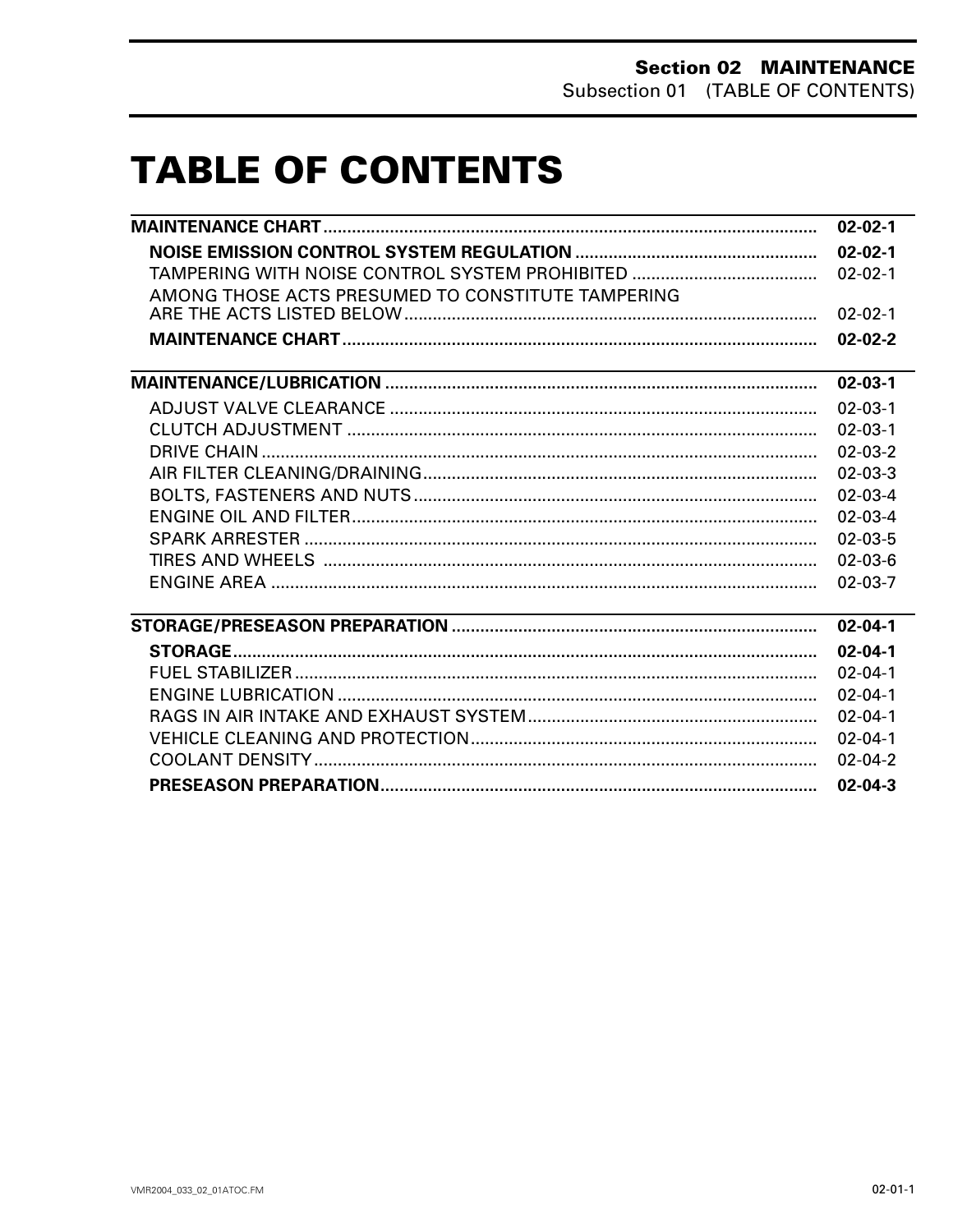# <span id="page-1-0"></span>**MAINTENANCE CHART 0**

# **NOISE EMISSION CONTROL SYSTEM REGULATION**

# TAMPERING WITH NOISE CONTROL SYSTEM PROHIBITED

- U.S. Federal law and Canadian provincial laws may prohibit the following acts or the causing there of:
- 1. The removal or rendering inoperative by any person other than for purposes of maintenance, repair or replacement of any device or element of design incorporated into any new vehicle for the purpose of noise control prior to its sale or delivery to the ultimate purchaser or while it is in use or
- 2. The use of the vehicle after such device or element of design has been removed or rendered inoperative by any person.

## AMONG THOSE ACTS PRESUMED TO CONSTITUTE TAMPERING ARE THE ACTS LISTED BFI OW

- 1. Removal or alteration or the puncturing of the muffler or any engine component which conducts removal of engine exhaust gases.
- 2. Removal or alteration or the puncturing of any part of the intake system.
- 3. Replacing any moving parts of the vehicle or parts of the exhaust or intake system, with parts other than those specified by the manufacturer.
- 4. Lack of proper maintenance.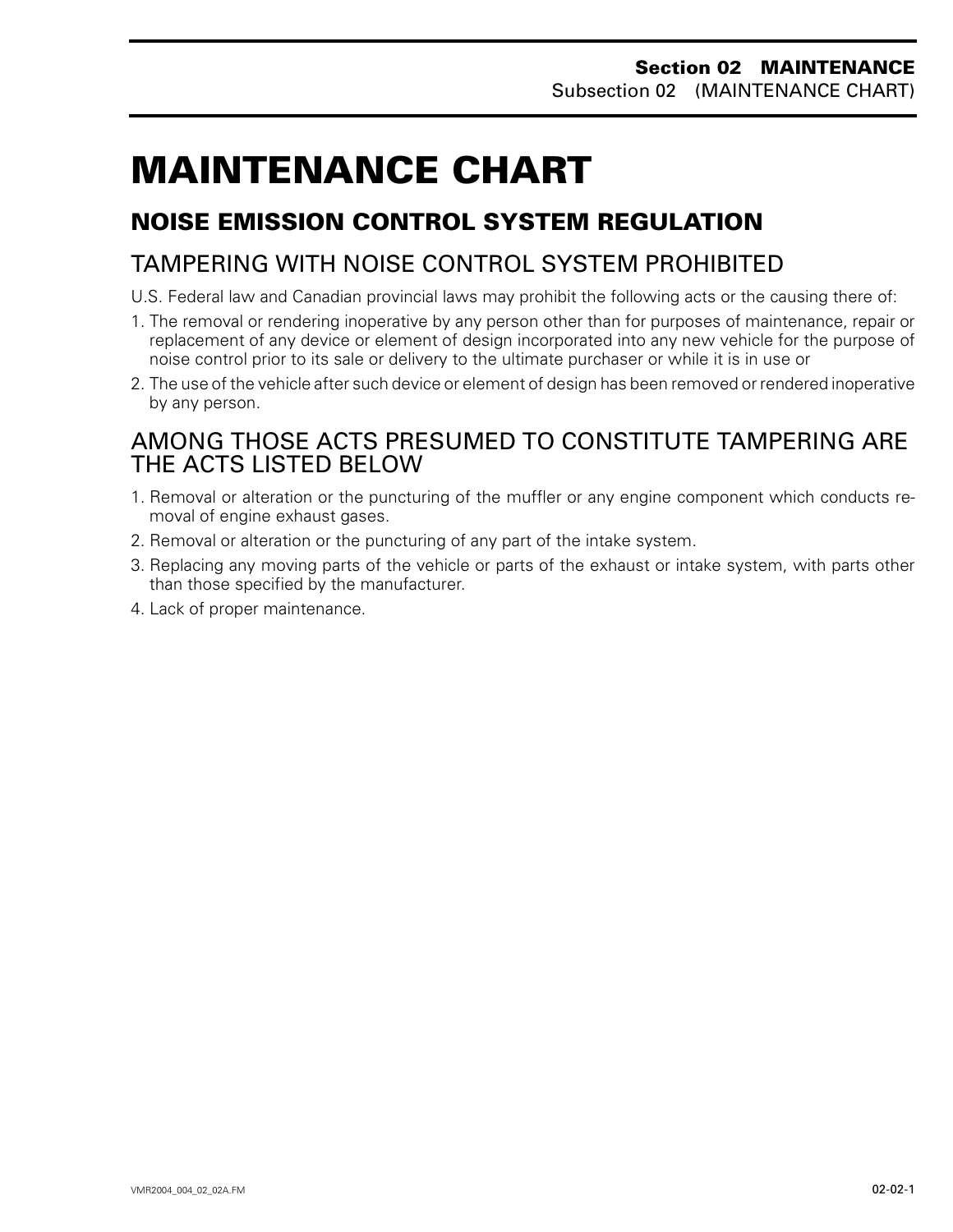## **Section 02 MAINTENANCE**

Subsection 02 (MAINTENANCE CHART)

# <span id="page-2-0"></span>**MAINTENANCE CHART**

| I: Inspect, verify, clean, adjust, lubricate,<br>replace if necessary<br>C: Clean<br>L: Lubricate<br>R: Replace | <b>INITIAL 10 HOURS<br/>OR 400 KM (250 M.)</b> | <b>EVERY 25 HOURS<br/>OR 1250 KM (800 M.)</b> | <b>EVERY 50 HOURS<br/>OR 2500 KM (1600 M.)</b> | EVERY 100 HOURS<br>OR 5000 KM (3100 M.)<br>OR ONCE A YEAR | <b>EVERY 200 HOURS<br/>OR 10000 KM (6200 M.)</b><br>OR TWO YEARS | <b>REFER TO<br/>THE SECTION</b>       |  |
|-----------------------------------------------------------------------------------------------------------------|------------------------------------------------|-----------------------------------------------|------------------------------------------------|-----------------------------------------------------------|------------------------------------------------------------------|---------------------------------------|--|
| <b>ENGINE/TRANSMISSION</b>                                                                                      |                                                |                                               |                                                |                                                           |                                                                  |                                       |  |
| Engine/transmission oil level                                                                                   |                                                |                                               | <b>EVERY INSPECTION</b>                        |                                                           |                                                                  | N.A.                                  |  |
| Engine/transmission oil and filter                                                                              | $\mathsf{R}$                                   |                                               | $\mathsf{R}$                                   |                                                           |                                                                  |                                       |  |
| Spark arrester                                                                                                  |                                                |                                               |                                                | $\mathsf{C}$                                              |                                                                  | Maintenance/                          |  |
| Valve clearance                                                                                                 |                                                |                                               |                                                |                                                           |                                                                  | Lubrication                           |  |
| Clutch lever                                                                                                    |                                                |                                               |                                                |                                                           |                                                                  |                                       |  |
| Oil reservoir strainer                                                                                          |                                                |                                               |                                                |                                                           | C                                                                | Lubrication                           |  |
| Engine mount fasteners                                                                                          |                                                |                                               |                                                |                                                           |                                                                  | Removal and                           |  |
| Exhaust system                                                                                                  |                                                |                                               |                                                |                                                           |                                                                  | Installation                          |  |
| Condition of seals                                                                                              |                                                |                                               |                                                |                                                           |                                                                  |                                       |  |
| Coolant level                                                                                                   |                                                |                                               | <b>EVERY INSPECTION</b>                        |                                                           |                                                                  | N.A.                                  |  |
| Coolant 1                                                                                                       |                                                |                                               | I                                              |                                                           | R                                                                |                                       |  |
| Radiator cap/cooling system pressure test                                                                       |                                                |                                               |                                                |                                                           |                                                                  | Cooling System                        |  |
| Radiator condition/cleanliness (radiator fines)                                                                 |                                                |                                               |                                                |                                                           |                                                                  |                                       |  |
| Clutch and transmission operation                                                                               |                                                |                                               |                                                | I                                                         |                                                                  | Clutch and/or<br>Transmission         |  |
| <b>FUEL SYSTEM</b>                                                                                              |                                                |                                               |                                                |                                                           |                                                                  |                                       |  |
| Air filter                                                                                                      |                                                | $\mathsf{C}$                                  | $\mathsf{R}$                                   |                                                           |                                                                  | Maintenance/<br>Lubrication           |  |
| Fuel lines and connections                                                                                      |                                                |                                               |                                                | ı                                                         |                                                                  |                                       |  |
| Fuel tank strainer replacement                                                                                  |                                                |                                               |                                                |                                                           | $\mathsf{R}$                                                     | <b>Fuel Circuit</b>                   |  |
| Carburetor                                                                                                      | I                                              |                                               |                                                | I                                                         |                                                                  | Carburetor and Air<br>Intake Silencer |  |
| <b>ELECTRICAL</b>                                                                                               |                                                |                                               |                                                |                                                           |                                                                  |                                       |  |
| Spark plugs                                                                                                     |                                                |                                               |                                                | $\mathsf{R}$                                              |                                                                  | Ignition System                       |  |
| <b>Battery connections</b>                                                                                      |                                                |                                               |                                                |                                                           |                                                                  | N.A.                                  |  |
| Wiring harness, cables and lines                                                                                | ı                                              |                                               |                                                | I                                                         |                                                                  |                                       |  |
| Ignition switch, engine stop switch and start button                                                            | ı                                              |                                               |                                                |                                                           |                                                                  | Instruments and<br>Accessories        |  |
| Lighting system<br>(hi/lo intensity, brake light, head-lamp aiming, etc.)                                       | I                                              |                                               |                                                | I                                                         |                                                                  |                                       |  |
| <b>DRIVE TRAIN</b>                                                                                              |                                                |                                               |                                                |                                                           |                                                                  |                                       |  |
| Drive chain lubrication                                                                                         |                                                |                                               |                                                |                                                           |                                                                  |                                       |  |
| Drive chain adjustment                                                                                          | EVERY INSPECTION                               |                                               |                                                |                                                           |                                                                  |                                       |  |
| Drive chain protector and roller condition                                                                      |                                                |                                               |                                                |                                                           |                                                                  |                                       |  |
| Sprockets                                                                                                       | I                                              |                                               |                                                |                                                           |                                                                  | <b>Front Drive</b><br>and Rear Axle   |  |
| Wheel bearing                                                                                                   |                                                |                                               |                                                | L                                                         |                                                                  |                                       |  |
| Rear wheel hub                                                                                                  |                                                |                                               |                                                |                                                           | L                                                                |                                       |  |
| Rear axle tightness (eccentric axle housing) bolts and<br>brake hub locking nuts                                |                                                |                                               |                                                |                                                           |                                                                  |                                       |  |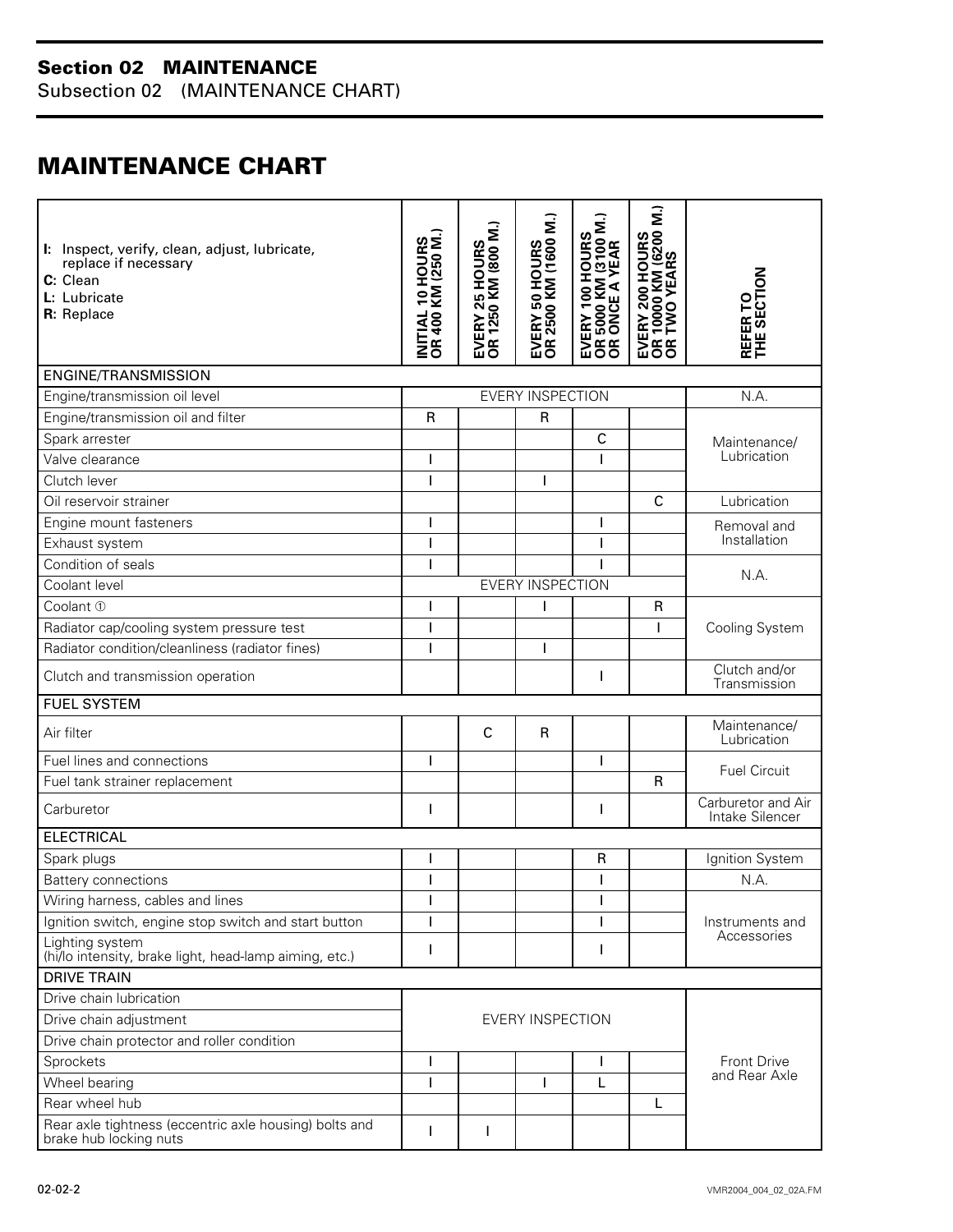## **Section 02 MAINTENANCE**

Subsection 02 (MAINTENANCE CHART)

| I: Inspect, verify, clean, adjust, lubricate,<br>replace if necessary<br>C: Clean<br>L: Lubricate<br>R: Replace | <b>INITIAL 10 HOURS<br/>OR 400 KM (250 M.)</b> | <b>EVERY 25 HOURS<br/>OR 1250 KM (800 M.)</b> | <b>EVERY 50 HOURS<br/>OR 2500 KM (1600 M.)</b> | EVERY 100 HOURS<br>OR 5000 KM (3100 M.)<br>OR ONCE A YEAR | $\hat{\mathbf{z}}$<br><b>EVERY 200 HOURS<br/>OR 10000 KM (6200<br/>OR TWO YEARS</b> | THE SECTION<br>REFER TO               |  |
|-----------------------------------------------------------------------------------------------------------------|------------------------------------------------|-----------------------------------------------|------------------------------------------------|-----------------------------------------------------------|-------------------------------------------------------------------------------------|---------------------------------------|--|
| STEERING/CONTROL SYSTEMS                                                                                        |                                                |                                               |                                                |                                                           |                                                                                     |                                       |  |
| Throttle/housing/cable                                                                                          | ı                                              |                                               | ı                                              |                                                           |                                                                                     |                                       |  |
| Handlebar fastener                                                                                              | $\mathbf{I}$                                   |                                               |                                                | $\overline{\phantom{a}}$                                  |                                                                                     |                                       |  |
| Steering system                                                                                                 | I                                              |                                               |                                                | $\overline{\phantom{a}}$                                  |                                                                                     | Steering/<br>Controls System          |  |
| Tie rod ends                                                                                                    | I                                              |                                               | T                                              |                                                           |                                                                                     |                                       |  |
| Front wheel alignment                                                                                           | I                                              |                                               |                                                | I                                                         |                                                                                     |                                       |  |
| Choke                                                                                                           | I                                              |                                               |                                                | 1                                                         |                                                                                     | Carburetor and Air<br>Intake Silencer |  |
| Tire wear and pressure                                                                                          | <b>EVERY INSPECTION</b>                        |                                               |                                                |                                                           |                                                                                     | Maintenance/                          |  |
| Front wheel hub                                                                                                 | <b>EVERY INSPECTION</b>                        |                                               |                                                |                                                           |                                                                                     |                                       |  |
| Wheel nuts and studs                                                                                            | I                                              |                                               | T                                              |                                                           |                                                                                     | Lubrication                           |  |
| Wear and condition of tires                                                                                     | I                                              |                                               |                                                |                                                           |                                                                                     |                                       |  |
| <b>SUSPENSION</b>                                                                                               |                                                |                                               |                                                |                                                           |                                                                                     |                                       |  |
| Swing arm                                                                                                       | ı                                              |                                               |                                                |                                                           |                                                                                     |                                       |  |
| Swing arm lubrification                                                                                         |                                                |                                               | <b>EVERY INSPECTION</b>                        |                                                           |                                                                                     |                                       |  |
| A-arm                                                                                                           | I                                              | $l + L$                                       |                                                |                                                           |                                                                                     | Front Suspension<br>and/or Rear       |  |
| Ball joint boot                                                                                                 | ı                                              | T                                             |                                                |                                                           |                                                                                     | Suspension                            |  |
| <b>Ball</b> joint                                                                                               | ı                                              | T                                             |                                                |                                                           |                                                                                     |                                       |  |
| Shock absorber                                                                                                  |                                                |                                               |                                                |                                                           |                                                                                     |                                       |  |
| <b>BRAKE</b>                                                                                                    |                                                |                                               |                                                |                                                           |                                                                                     |                                       |  |
| Brake fluid front/rear                                                                                          | $\mathsf{I}$                                   | L                                             |                                                |                                                           | L                                                                                   |                                       |  |
| Brake system (discs, hoses, etc.)                                                                               |                                                |                                               |                                                | $\mathbf{I}$                                              |                                                                                     | <b>Hydraulic Brakes</b>               |  |
| Brake pads                                                                                                      |                                                | $\overline{1}$                                |                                                |                                                           |                                                                                     |                                       |  |
| Brake line fittings                                                                                             | I                                              |                                               |                                                | <b>EVERY INSPECTION</b>                                   |                                                                                     |                                       |  |
| <b>BODY/FRAME</b>                                                                                               |                                                |                                               |                                                |                                                           |                                                                                     |                                       |  |
| Engine area                                                                                                     | C                                              |                                               | C                                              |                                                           |                                                                                     | N.A.                                  |  |
| Chassis fasteners                                                                                               |                                                |                                               | $\overline{1}$                                 |                                                           |                                                                                     |                                       |  |
| Skid plate and A-arm protectors                                                                                 | <b>EVERY INSPECTION</b>                        |                                               |                                                |                                                           |                                                                                     |                                       |  |
| Seat latch                                                                                                      |                                                |                                               | T                                              |                                                           |                                                                                     | Body and/or Frame                     |  |
| Frame                                                                                                           |                                                |                                               |                                                | I                                                         |                                                                                     |                                       |  |

N.A.: Not Available

The initial maintenance is very important and must not be neglected.

➀ Every 50 hours, check coolant strength.

NOTE: Some riding conditions and hauling loads may result in requiring more frequent maintenance. Some items are part of the pre-operation checks and must always be performed prior to operating the vehicle.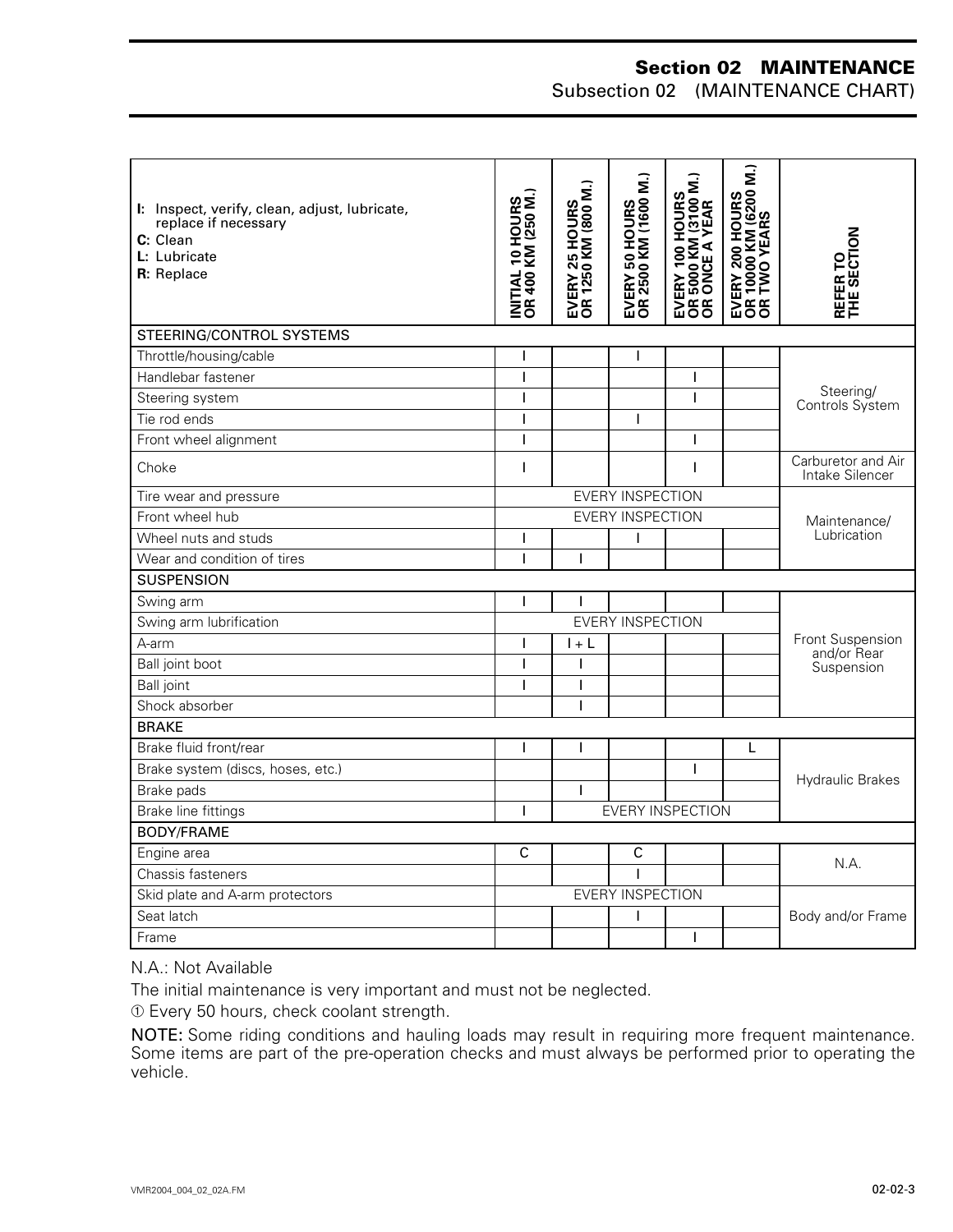# <span id="page-4-0"></span>**MAINTENANCE/LUBRICATION 0**

# ADJUST VALVE CLEARANCE

## Removal

Remove:

- fuel tank
- valve cover
- spark plugs.

Unfasten centre screw plug to right of engine housing cover.



*RH SIDE OF VEHICLE*

*1. Remove this screw plug*

Move crankshaft into TDC setting with an Allen key. Use feeler gauge to check valve clearance and change adjusting plates if necessary.

| <b>VALVE CLEARANCE mm (in)</b> |                           |  |  |  |  |
|--------------------------------|---------------------------|--|--|--|--|
| <b>SERVICE LIMIT</b>           |                           |  |  |  |  |
| Exhaust                        | $0.10 \text{ to } 0.15$   |  |  |  |  |
| Intake                         | $(.004 \text{ to } .006)$ |  |  |  |  |

Note down valve clearance recorded.

Unfasten socket head screw beside support for oil return and secure crankshaft with the crankshaft locking bolt (P/N 529 035 617).

NOTE: Check tightness with the allen key.

To adjust valves, remove the camshaft bridges and the camshafts.

Remove adjusting plates, blow clean with compressed air.

## Installation

NOTE: Before installation, check thickness of adjusting plates with micrometer.

For installation, reverse the removal procedure.

## CLUTCH ADJUSTMENT

Loosen cable tension.

Adjust clutch release mechanism.

The release lever must locate on the spline in such a way that dimension A is obtained. See the following illustration.

NOTE: If necessary, unscrew the Allen socket screw and withdraw release lever. Replace the lever at the appropriate position then tighten socket screw to 19 Nom (14 lbfoft).



*A. 68 to 75 mm (2-11/16 to 2-31/32 in)*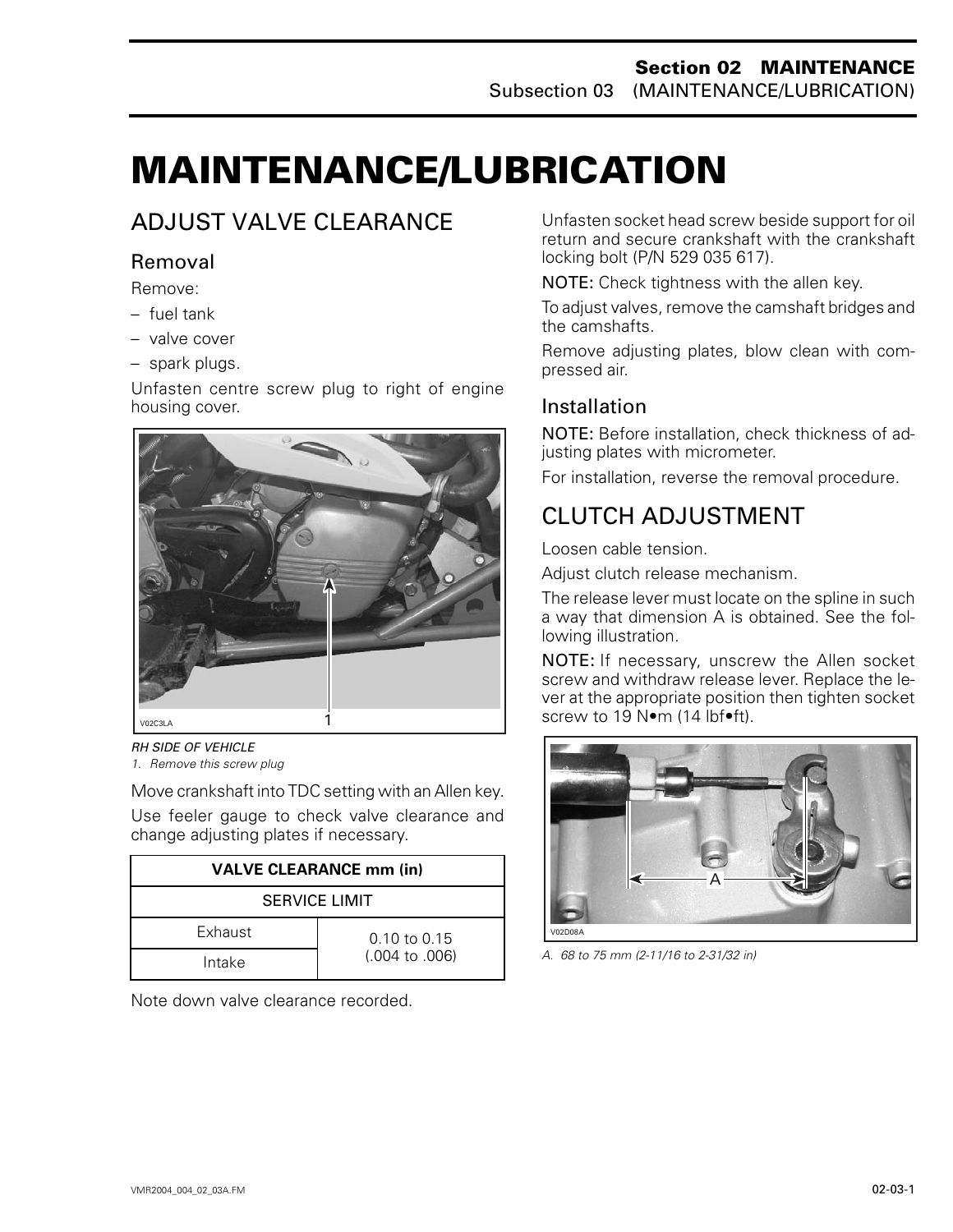#### **Section 02 MAINTENANCE** Subsection 03 (MAINTENANCE/LUBRICATION)

Adjust cable free play.



*A. 3.5 ± 0.5 mm (9/64 ± 1/64 in)*

# <span id="page-5-0"></span>DRIVE CHAIN

## Adjustment

NOTE: Always adjust drive chain with the driver, or equivalent weight, installed on the vehicle.

Select a level surface and set transmission to NEU-**TRAL** 

Loosen rear axle lock bolts.



*1. Rear axle lock bolts*

Insert adjuster lock through rear hub and into eccentric axle housing.



- *1. Drive chain*
- *2. Adjuster lock 3. Sprocket hub*
- *4. Eccentric axle housing*

Turn the axle forward to increase or backward to decrease chain slack.

NOTE: Correct chain slack adjustment is 19 to 25.4 mm (3/4 to 1 in) at midway between sprockets.

Tighten the rear axle lock bolts to 23 N•m (17 lbf•ft).

Use the following sequence to tighten the rear axle lock bolts correctly.



Lift rear of vehicle (without driver or equivalent weight), by the frame or by the bumper, and recheck the chain slack. The chain slack should be 44.5 to 51 mm (1-3/4 to 2 in). If not, redo the drive chain adjustment.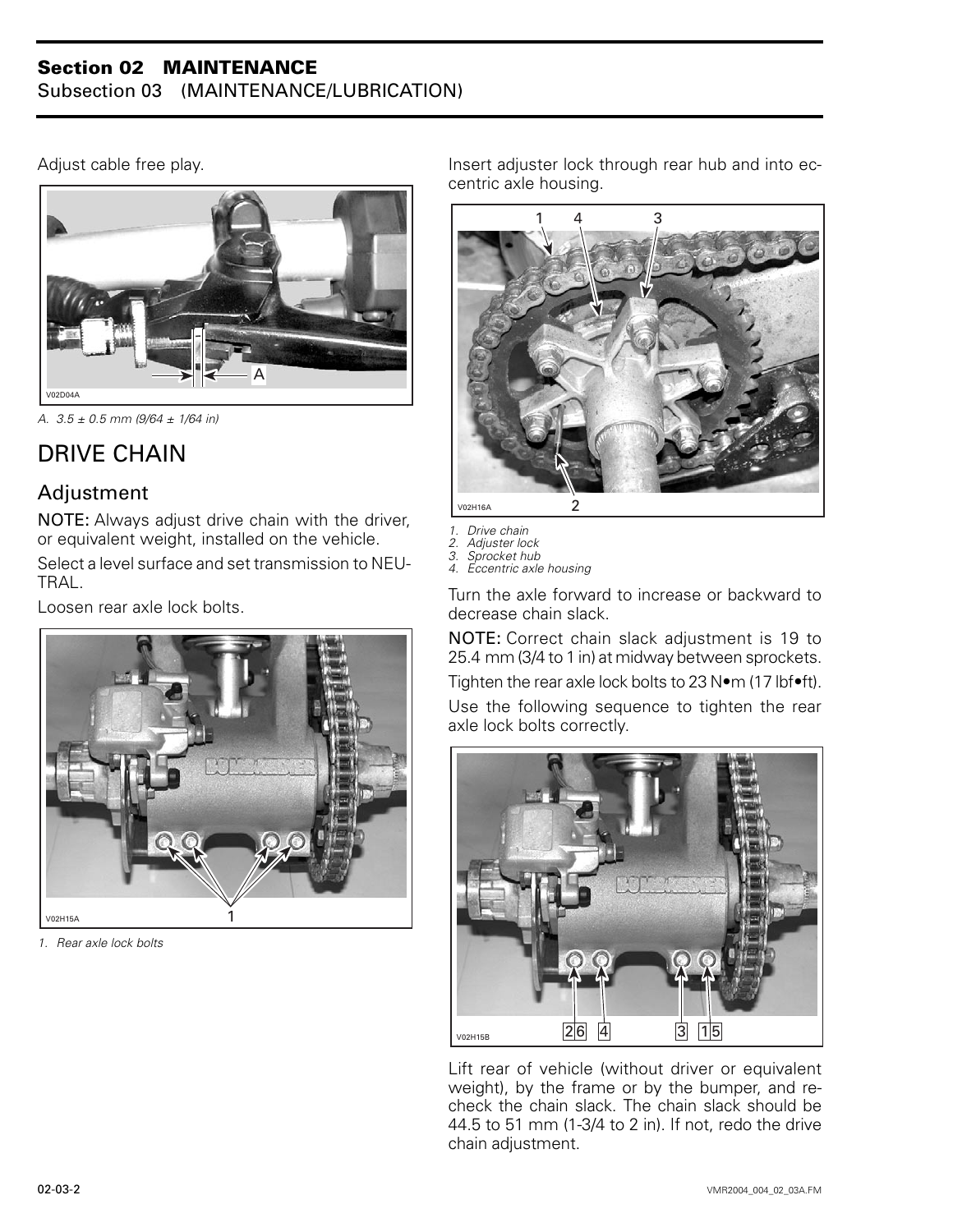### Lubrication and Cleaning

**CAUTION:** Never wash the chain with a high pressure washer or gasoline. Damage to the O-ring will result, causing premature wear and drive chain failure.

Clean the side surfaces of the chain with a dry cloth.

NOTE: Do not brush chain.

Lubricate only with the approved O-ring chain lubricant. Other commercial chain lubricants may contain solvent which could damage the O-rings.

## <span id="page-6-0"></span>AIR FILTER CLEANING/DRAINING

### Air Filter Box Draining

Periodically inspect air filter box drain plug for liquid or deposits. Refer to the MAINTENANCE CHART.



*1. Air filter box*

NOTE: If vehicle is used in dusty area, inspect more frequently than specified in MAINTENANCE CHART.

If liquid/deposits are found, squeeze the clamp and remove. Pull drain tube out.

#### **CAUTION:** Do not start engine when a liquid is found in the drain tube.

When liquid/deposits are found, air filter must be inspected/dried/replaced depending on its condition.

Remove air filter as explained below.

## Air Filter Removal

**CAUTION**: Never remove or modify any component in the air box. Always use genuine parts or suitable equivalent when replacing air filter and foam. The engine carburation is calibrated to operate specifically with these components. Otherwise, engine performance degradation or damage can occur.

Remove seat.

Release latches and remove air filter box cover.



*1. Latches*

*2. Air filter cover*

Remove screw driver cap, push inside of air box. Loosen screw on clamp and remove filter. Remove foam.



*1. Clamp 2. Air filter and foam 3. Screw driver cap*

Pour cleaning solution (P/N 293 600 059 or an equivalent) into a bucket. Put the filter in to soak. While filter soaks, clean inside of air box.

*<sup>2.</sup> Drain plug 3. Clamp*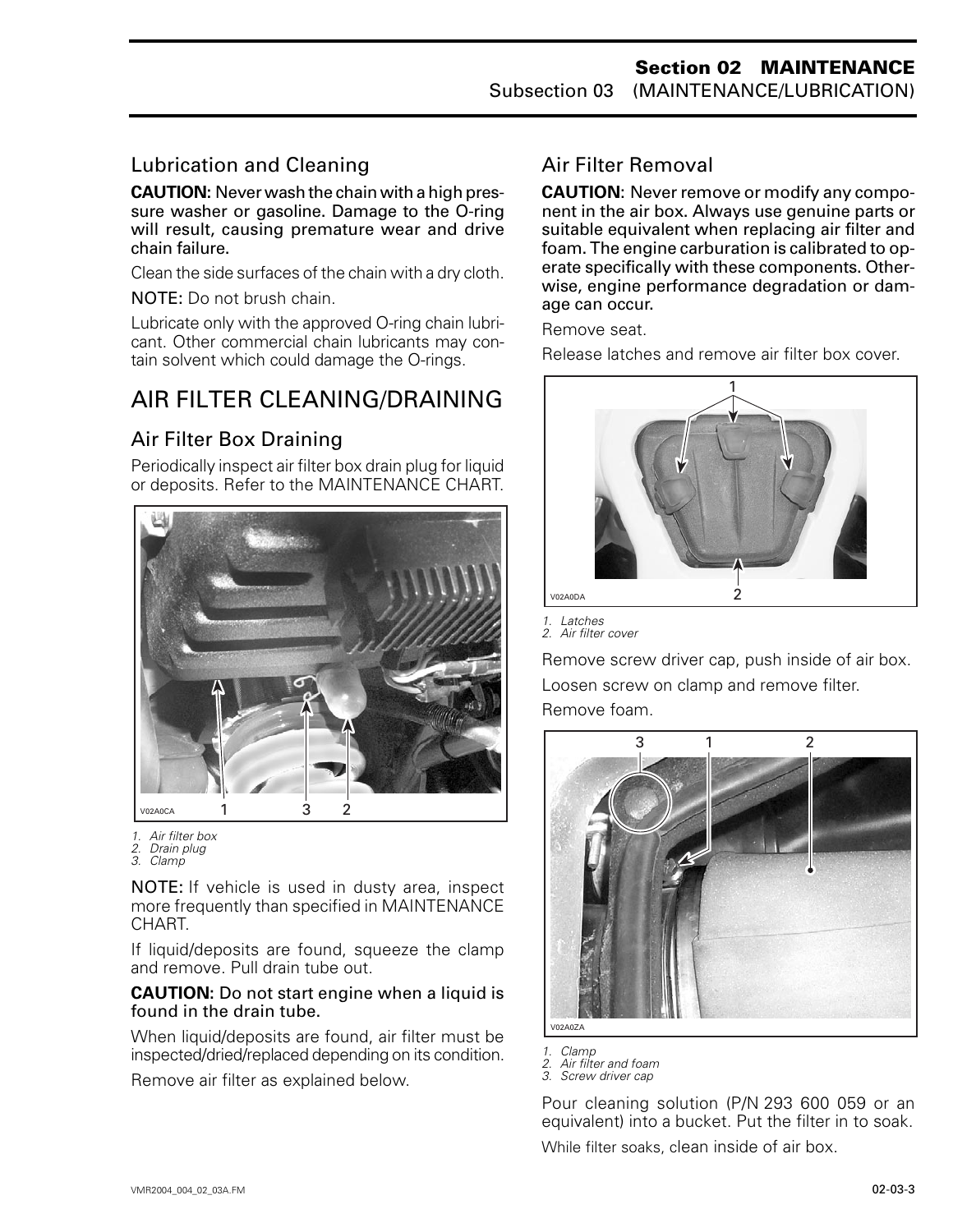#### **Section 02 MAINTENANCE** Subsection 03 (MAINTENANCE/LUBRICATION)

Rinse air filter and foam with warm water.

Squeeze foam to remove excess water. Let dry air filter and foam thoroughly.

If air filter element or foam is dirty, replace with a new one.

NOTE: Slight dust may be cleaned using a lowpressure airgun. Blow compressed air backward of operating air flow.

When the filter is dried, re-oil with air filter oil (P/N 293 600 058 or an equivalent).

Properly reinstall removed parts in the reverse order of their removal.

# <span id="page-7-0"></span>BOLTS, FASTENERS AND NUTS

Check bolts, fasteners and nuts at the regular intervals.

Check that all bolts and nuts are tightened to the proper torque.

# ENGINE OIL AND FILTER

## Oil and Oil Filter Change

#### **WARNING**

The engine oil can be very hot. Wait until engine oil is warm.

NOTE: Oil and filter are to be replaced at the same time. Oil change should be done with a warmed up engine.

Ensure vehicle is on a level surface.

Remove dipstick.

Clean the reservoir drain plug area.

Drain all oil from oil tank by removing oil tank drain plug. Wipe out any oil spillage.



*1. Oil tank drain plug 2. Oil tank strainer*

Place a drain pan under the engine drain plug area. Unscrew engine drain plug.



*1. Oil drain plug*

Wait a while to allow oil to flow out of oil filter. Clean and reinstall oil tank drain plug. Torque to 20 N•m (15 lbf•ft).

Unscrew oil filter cover.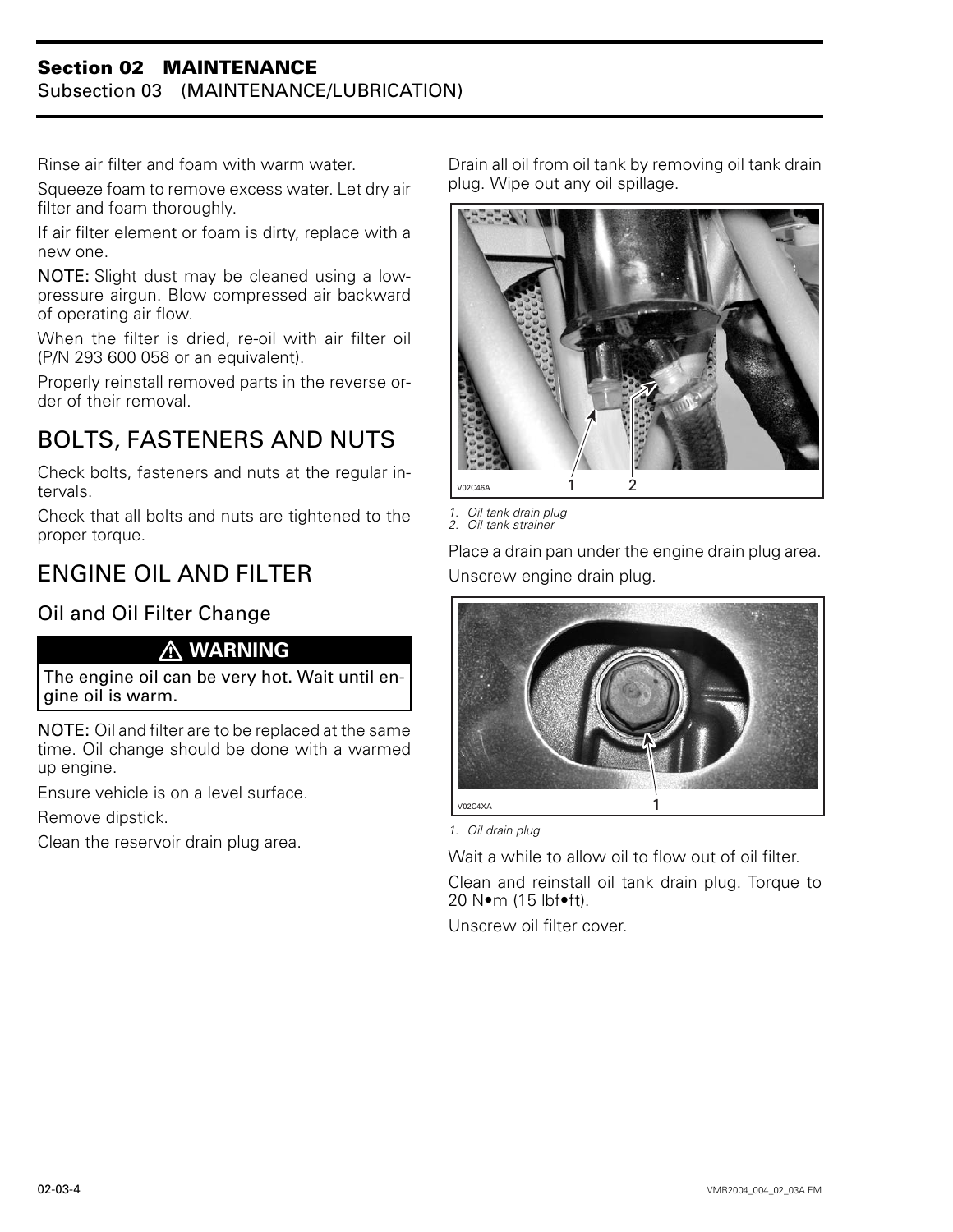Remove oil filter and replace by a new. NOTE: Check and change the O-ring, if necessary.



*TYPICAL — RH SIDE OF ENGINE*

*1. Oil filter cover 2. Oil filter*

*3. O-ring*

Wipe out any oil spillage on engine.

Inspect gasket on engine drain plug and replace as necessary. Clean gasket area on engine and drain plug then reinstall plug. Torque to 30 N•m (22 lbf•ft).

Refill oil tank at the proper level with the recommended oil. Refer to TECHNICAL DATA for capacity.

NOTE: The same oil lubricates both engine and transmission. Do not use synthetic oil, other than Bombardier brand name, any semi-synthetic oil or any special additives. They affect the clutching calibration.

Start engine and let idle for a few minutes.

Check if the RED indicator lamp stays ON. If so, stop engine and bleed system by removing oil filter and bleeding screw. See procedure below.

Ensure oil filter area, hose and drain plug areas are not leaking.

Stop engine and check oil level. Refill as necessary.

Dispose oil as per your local environmental regulations.

## Bleeding Engine Oil Circuit

Remove oil filter.

Unfasten pressure bleeding screw.



*BEHIND OIL FILTER 1. Bleeding screw*

Unscrew and remove one spark plug.

Turn engine using starter until oil emerges in filter chamber.

Tighten pressure bleeding screw. Torque to 25 N•m  $(18 \text{ lbf} \cdot \text{ft})$ .

Install oil filter.

## <span id="page-8-0"></span>SPARK ARRESTER

The muffler must be periodically purged of accumulated carbon. See the MAINTENANCE CHART.

Removal

## **WARNING**

Never perform this operation immediately after the engine has been run because exhaust system is very hot. Wear eye protection and gloves. Respect all applicable laws and regulations.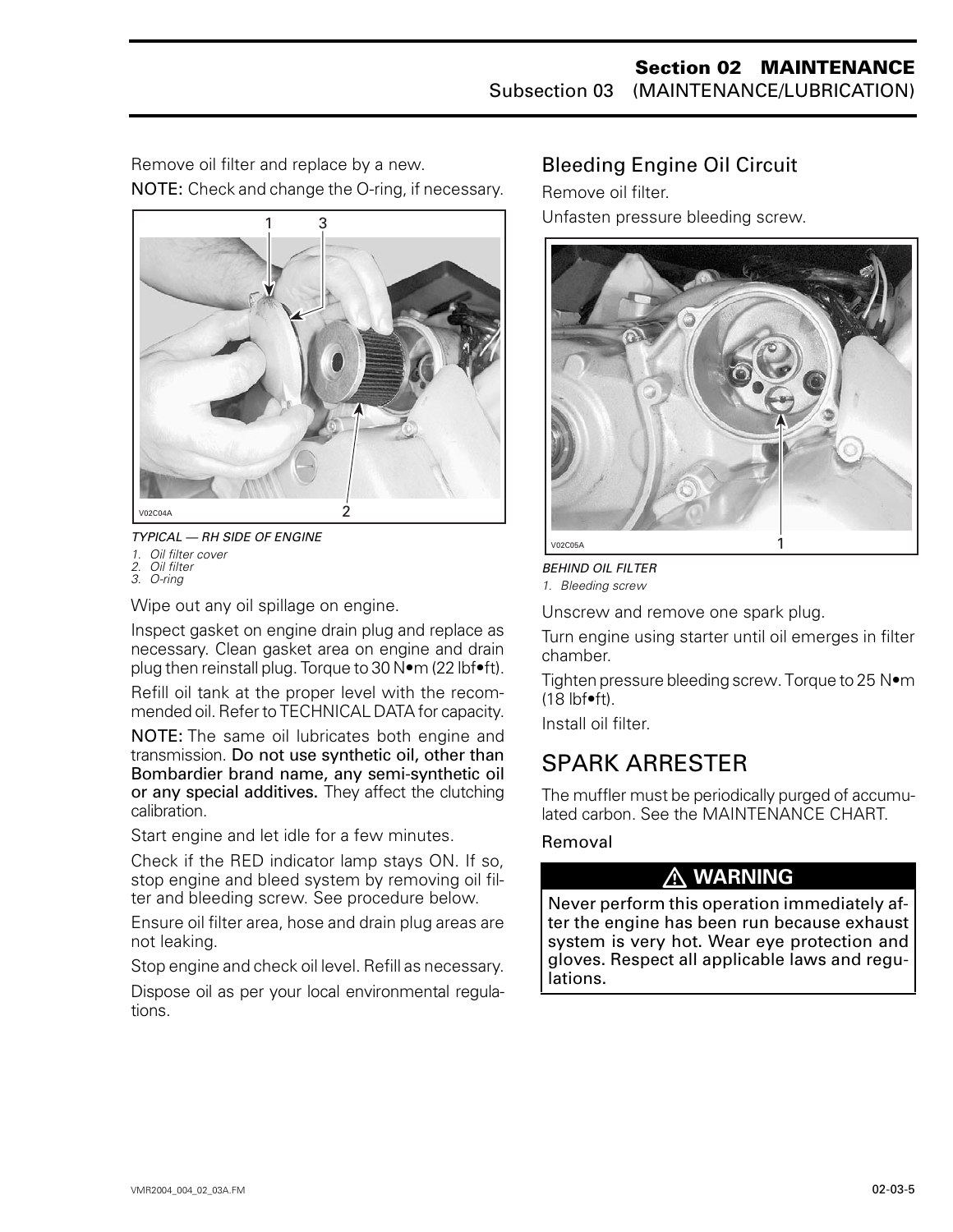Remove:

– the screws retaining the spark arrester to the muffler



*1. Screws 2. Spark arrester*

– spark arrester and sealant joint



*1. Spark arrester*

*2. Sealant joint 3. Muffler*

– inner grill with wool.

Remove all carbon deposit in the muffler.

Remove carbon deposits from the spark arrester using a brush.

NOTE: Use a soft brush and be careful to avoid damaging spark arrester.

#### Installation

For installation, reverse the removal procedure, paying attention to the following details:

Check:

- wool and change if it deteriorate
- the spark arrester condition, it must be free of breaks and holes. Replace if necessary.

Remove the old sealant joint and replace by a new one. Use ULTRA COOPER sealant (P/N 293 800 090).



Be sure that insulating material is in place when inserting grill.

Align grill properly in bottom of muffler shell.

## <span id="page-9-0"></span>TIRES AND WHEELS

## **WARNING**

When the tires are replaced, never install a bias tire with a radial tire. This combined application may create handling and/or stability problems.

Do not mix tires of different size and/or design on the same axle.

Front tire pairs or rear tire pairs must be the identical model and manufacturer.

For unidirectional tread pattern, ensure that the tires are installed in the correct direction of rotation.

The radial tires must be installed as a complete set.

Severe injury or death can result if you do not follow these instructions.

## Tire Pressure

## **WARNING**

Tire pressure greatly affects vehicle handling and stability. Under pressure may cause tire to deflate and rotate on wheel. Overpressure may burst the tire. Always follow recommended pressure. Since tires are low-pressure types, a manual pump should be used.

Check pressure when tires are cold before using the vehicle.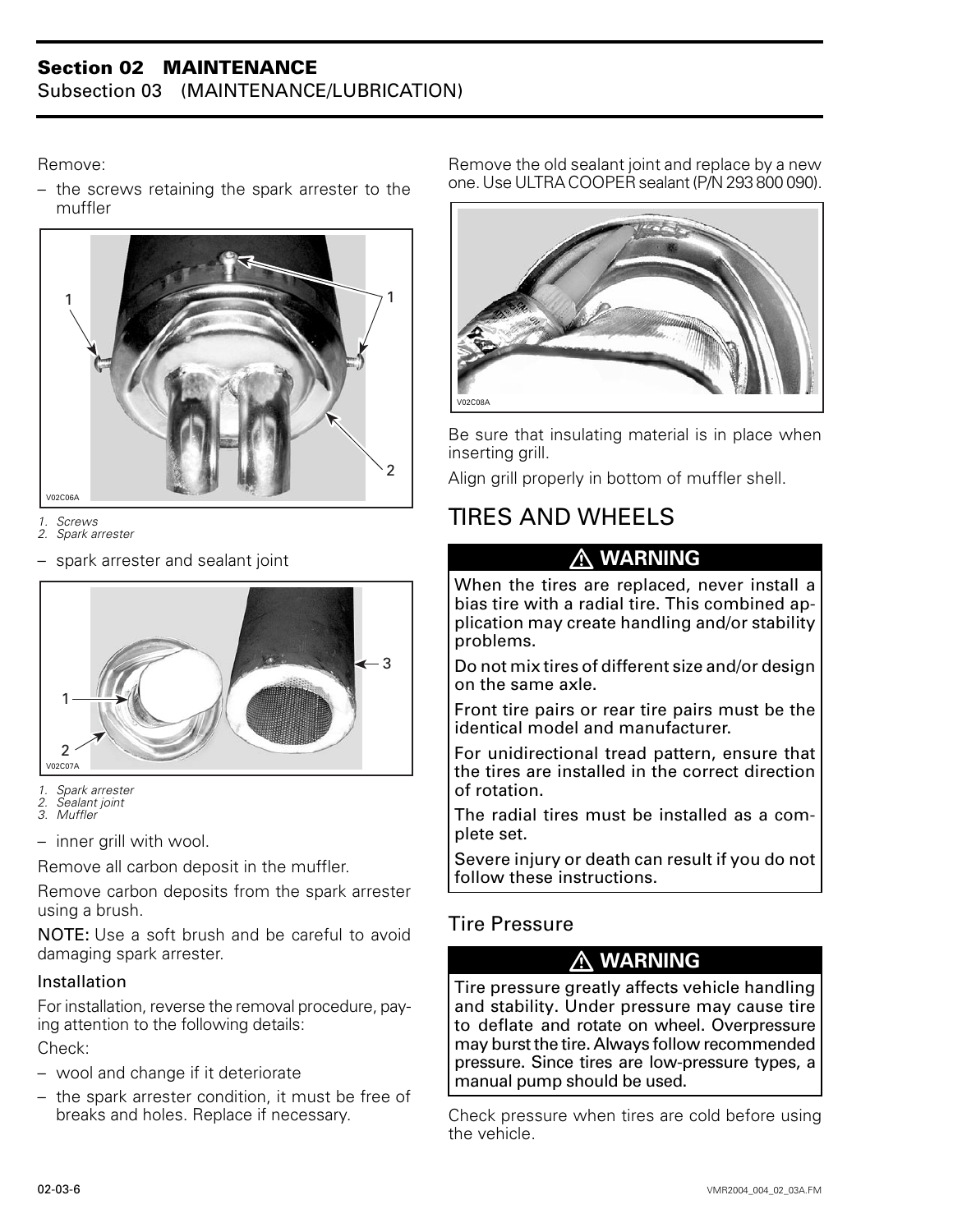NOTE: Tire pressure changes with temperature and altitude. Recheck pressure if one of these conditions has changed.

| <b>TIRES PRESSURE</b> |                |                |  |  |  |  |  |
|-----------------------|----------------|----------------|--|--|--|--|--|
| <b>RECOMMENDED</b>    | <b>FRONT</b>   | <b>REAR</b>    |  |  |  |  |  |
|                       | 35 kPa (5 PSI) | 35 kPa (5 PSI) |  |  |  |  |  |
| MINIMUM               | 21 kPa (3 PSI) | 21 kPa (3 PSI) |  |  |  |  |  |

## Tire/Wheel Condition

Check tire for damage and wear. Measure thread height. It should be 4 mm (5/32 in) minimum. Replace if damaged or worn.



*TYPICAL A. 4 mm (5/32 in)*

NOTE: Do not make a tire rotation. The front and rear tires have a different size. Besides, these tires are directional and their rotation must be kept in a specific direction for proper operation.

## Wheel Removal

Untighten nuts then lift vehicle where needed. Place a support under vehicle. Remove nuts then withdraw wheel.

At installation, it is recommended to apply antiseize lubricant on threads. Gently tighten nuts in a criss-cross sequence then apply a final torque of 53 N•m (39 lbf•ft).

## <span id="page-10-0"></span>ENGINE AREA

Check in the engine area, for leak or other damage. Clean mud, leafs, etc. from engine area.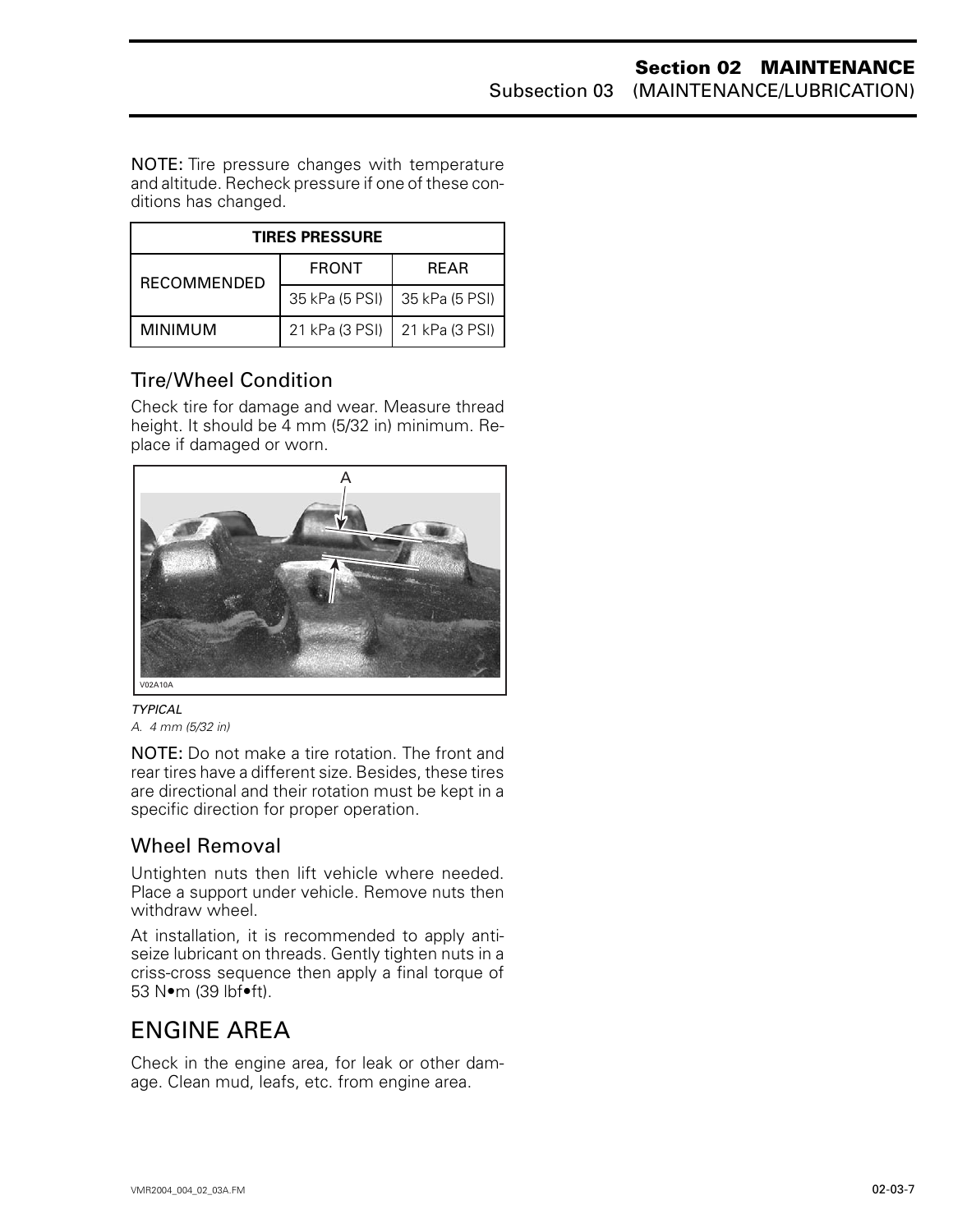# <span id="page-11-0"></span>**STORAGE/PRESEASON PREPARATION**

# **STORAGE**

If the ATV is to be stored for an extended period of time more than 1 month, be sure to thoroughly check the vehicle for needed repairs and have them performed.

# FUEL STABILIZER

A fuel stabilizer (P/N 413 408 600) can be added in fuel tank to prevent fuel deterioration and avoid draining fuel system for storage. Follow manufacturer's instructions for proper use.

If above fuel stabilizer is not used, drain fuel system including fuel tank and carburetor.

**CAUTION:** Fuel stabilizer should be added prior to engine lubrication to ensure carburetor protection against varnish deposit.

# ENGINE LUBRICATION

Engine internal parts must be lubricated to protect them from possible rust formation during the storage period.

Proceed as follows:

Place the vehicle on blocks to raise all four tires off the ground.

Start the engine and allow it to run at idle speed until the engine reaches its operating temperature.

Stop the engine.

Change engine oil and filter. Refer to the section MAINTENANCE/LUBRICATION.

Remove air box cover, air filter and foam to spray storage oil (P/N 413 711 600) into carburetor bore.

Restart engine and run at idle speed.

Inject storage oil until the engine stalls or until a sufficient quantity of oil has entered the engine (approximately half a can).

Remove spark plugs and spray storage oil into cylinder. Press start button, 1 or 2 seconds maximum, to lubricate cylinder.

Stop the engine and remove the battery. Store it in dry and cool place out of the sun.

Turn the fuel valve to OFF and drain carburetor.

Reinstall the spark plugs, foam, air filter and air box cover.

### **WARNING**

This procedure must only be performed in a well-ventilated area. Do not run engine during storage period.

## RAGS IN AIR INTAKE AND EXHAUST SYSTEM

At storage preparation, block air intake inlets and exhaust system outlets using clean rags.

The air intake tubes are located under fuel tank cover.

NOTE: Remove those rags at preseason preparation.

## VEHICLE CLEANING AND PROTECTION

Wash and dry the vehicle then remove any dirt or rust.

**CAUTION:** Never use a high pressure washer to clean the vehicle. USE LOW PRESSURE ONLY (like a garden hose). High pressure can cause electrical or mechanical damages.

To clean the vinyl or plastic parts, use a flannel cloth with Bombardier Vinyl & Plastic Cleaner (P/N 413 711 200).

**CAUTION:** It is necessary to use flannel cloths on plastic parts to avoid damaging surfaces. Never clean plastic parts with strong detergent, degreasing agent, paint thinner, acetone, products containing chlorine, etc.

To clean the entire vehicle, including metallic parts, use Bombardier Cleaner (P/N 293 110 001 (400 g) or 293 110 002 (4 L)) or an equivalent like Simple Green® from Sunshine Markers Inc., available at hardware stores or at automotive parts retailer.

#### **CAUTION:** Do not use Bombardier Cleaner on decals, plastic parts or vinyl.

Inspect the vehicle and repair any damage. Touch up all metal spots where paint has been scratched off. Spray all metal parts with BOMBARDIER LUBE (P/N 293 600 016).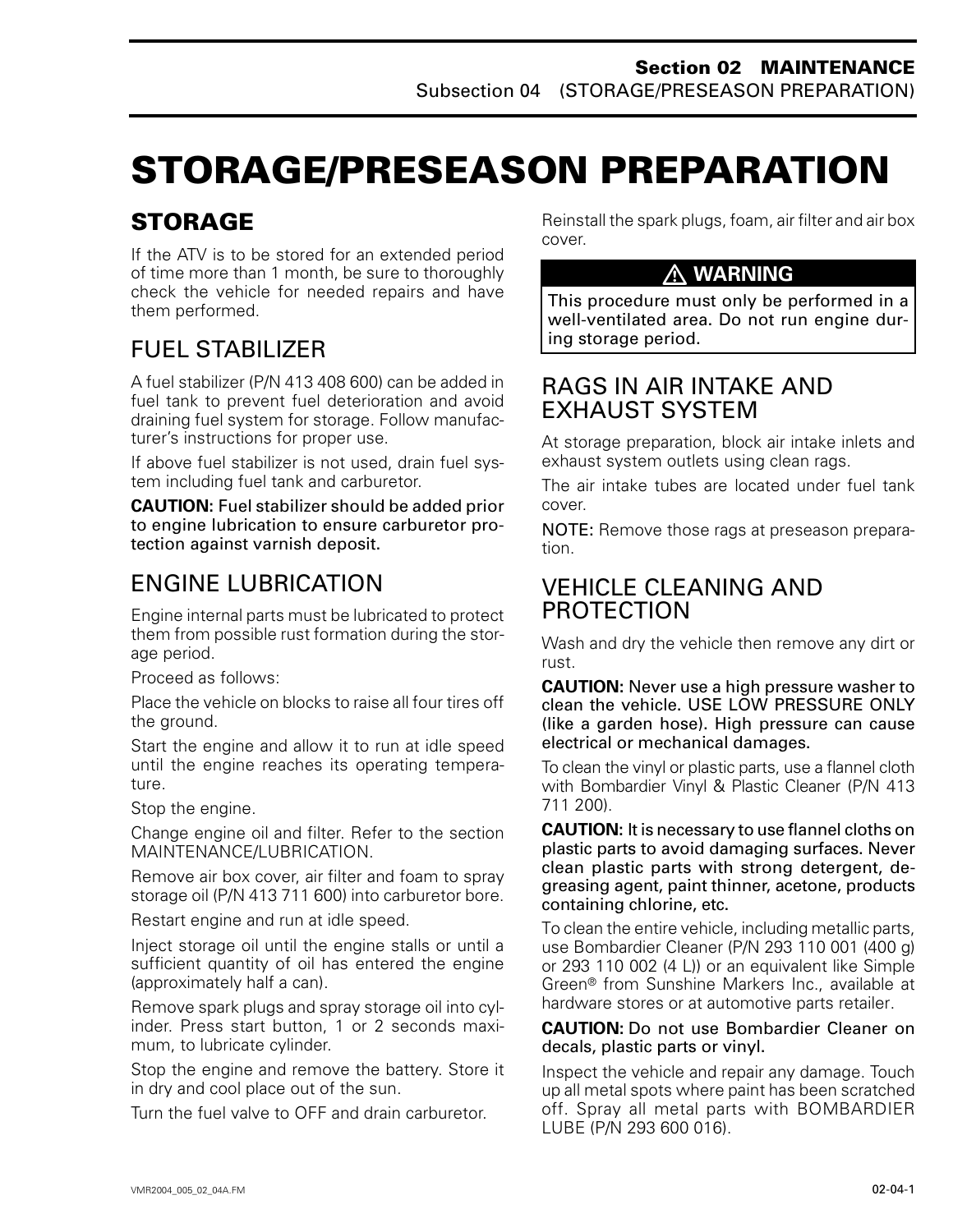#### **Section 02 MAINTENANCE** Subsection 04 (STORAGE/PRESEASON PREPARATION)

NOTE: Protect the vehicle with a cover to prevent dust accumulation during storage.

**CAUTION:** The vehicle has to be stored in a cool and dry place and covered with an opaque tarpaulin. This will prevent sun rays and grime from affecting plastic components and vehicle finish.

# <span id="page-12-0"></span>COOLANT DENSITY

Test the density of the coolant using an antifreeze hydrometer.

NOTE: Follow manufacturer's instructions for proper use.

A 50/50 mixture of antifreeze and distilled water will provide the optimum cooling, corrosion protection and antifreeze protection.

Do not use tap water, straight antifreeze or straight water in the system. Tap water contains minerals and impurities which build up in the system. Straight water or antifreeze will cause the system to freeze.

Change coolant if necessary.